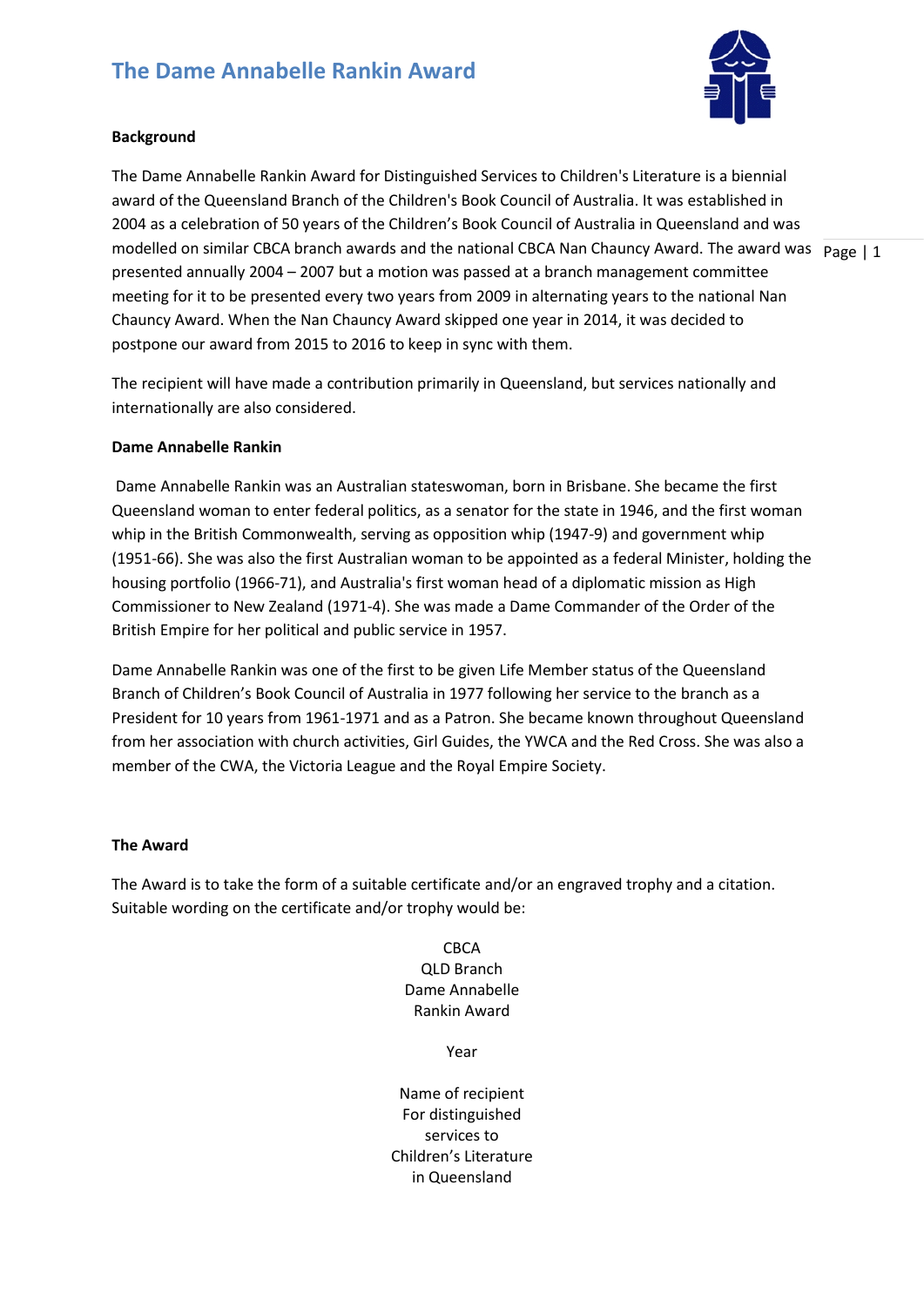

The citation is to be written by the judging committee using material from the nomination, reducing it to not more than one page.

The citation is to be read at the Award presentation generally at a Book Week event, printed in the newsletter, included on the web site and sent to relevant magazines and the CBCA archives.

Only one Award will be presented every two years. The Award will normally be made to an individual; however, in special circumstances the judges may make a joint or group award where a joint or group nomination has been deemed more appropriate than an individual one.

The Award is to be administered by a convenor appointed by the CBCA Queensland Branch Executive.

### **Eligibility**

The recipient shall be a person who has made a significant contribution to children's literature in Queensland.

Where a joint or group nomination is more appropriate, a joint or group nomination may be made.

Whilst there is no restriction on the types of contribution made, recipients' contributions must encompass more than their profession or occupation.

No person may receive the Award more than once.

Candidates need not be members of the CBCA.

#### **Nominations**

Calls for nomination should be advertised in Branch newsletters, online and via email lists from the beginning of the year in which the award is given.

Nominations shall be no more than two A4 pages. (Calibri, font size 11, single spaced)

Nominations close in June in even-numbered years, alternating with the Nan Chauncy Award year.

Nominations should be made on the official nomination form.

Nominations shall be emailed t[o qld@cbca.org.au](mailto:qld@cbca.org.au) with the subject heading: The Dame Annabelle Rankin Award

Page | 2